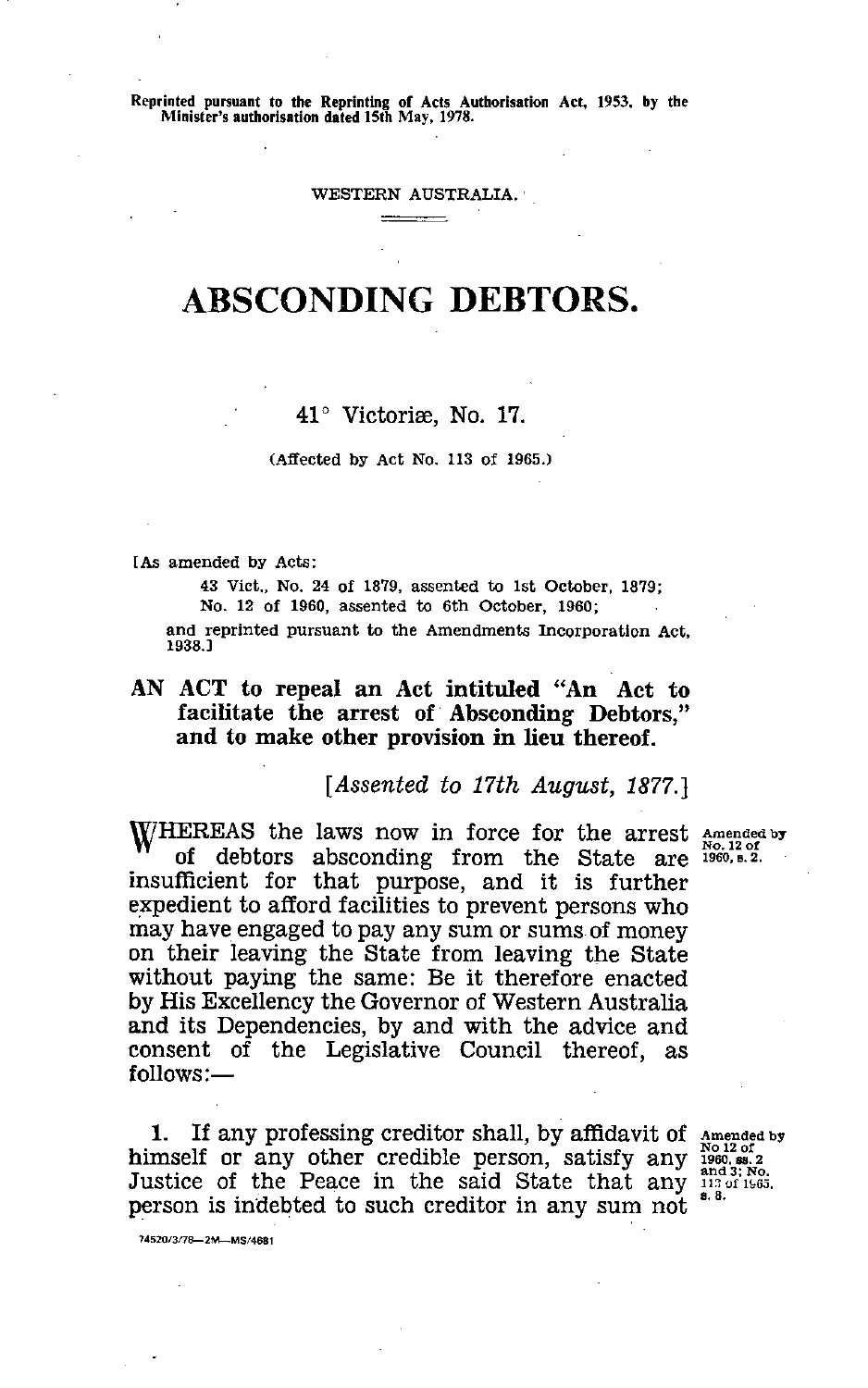*less* than forty dollars; or if any duly authorised person shall by affidavit satisfy any such Justice that any person is under an engagement to remain in the State for any agreed term, or otherwise to pay any sum of money not less than forty dollars on his leaving the State prior to the expiration of such term; or if any duly authorised person shall by affidavit satisfy any such Justice that he has a good cause of action against any person to an amount not less than forty dollars; and if in either of such cases it be further shown to the satisfaction of such Justice as aforesaid that there is reasonable ground for believing that the person so indebted or under engagement or liability as aforesaid is about to quit the State without paying his said debt or the sum of money he is under engagement to pay on leaving the State, or discharging his liability as aforesaid, it shall be lawful for such Justice of the Peace, by a warrant to be signed by him, to direct any constable to apprehend such person so about to quit the State.

**Amended by No 12 of 1960, ss. 2 and 4.**

2. Upon the arrest of any such person under any such warrant, he shall be brought as soon as may be before a Justice of the Peace, who shall proceed to hear and inquire into the case; and it shall be lawful for such Justice to take and receive evidence upon affidavit upon any such inquiry; and if it shall appear to such Justice that such person so arrested is indebted as aforesaid, or is under an engagement or any liability as aforesaid, or is about to quit the State without paying his said debt or the sum of money as aforesaid or discharging his said liability, it shall be lawful for the said Justice, by warrant under his hand, to direct any constable to apprehend such debtor or other person as often as he may be found in or on, or boarding or entering a vessel, aircraft, railway train, motor vehicle, or any other vehicle or means of transport, whether of the kind or class as those so expressly mentioned or not, about to leave the State, in default of payment of his said debt or the sum of money as aforesaid, or discharging his said liability, or unless and until he shall sooner give security by bond with at least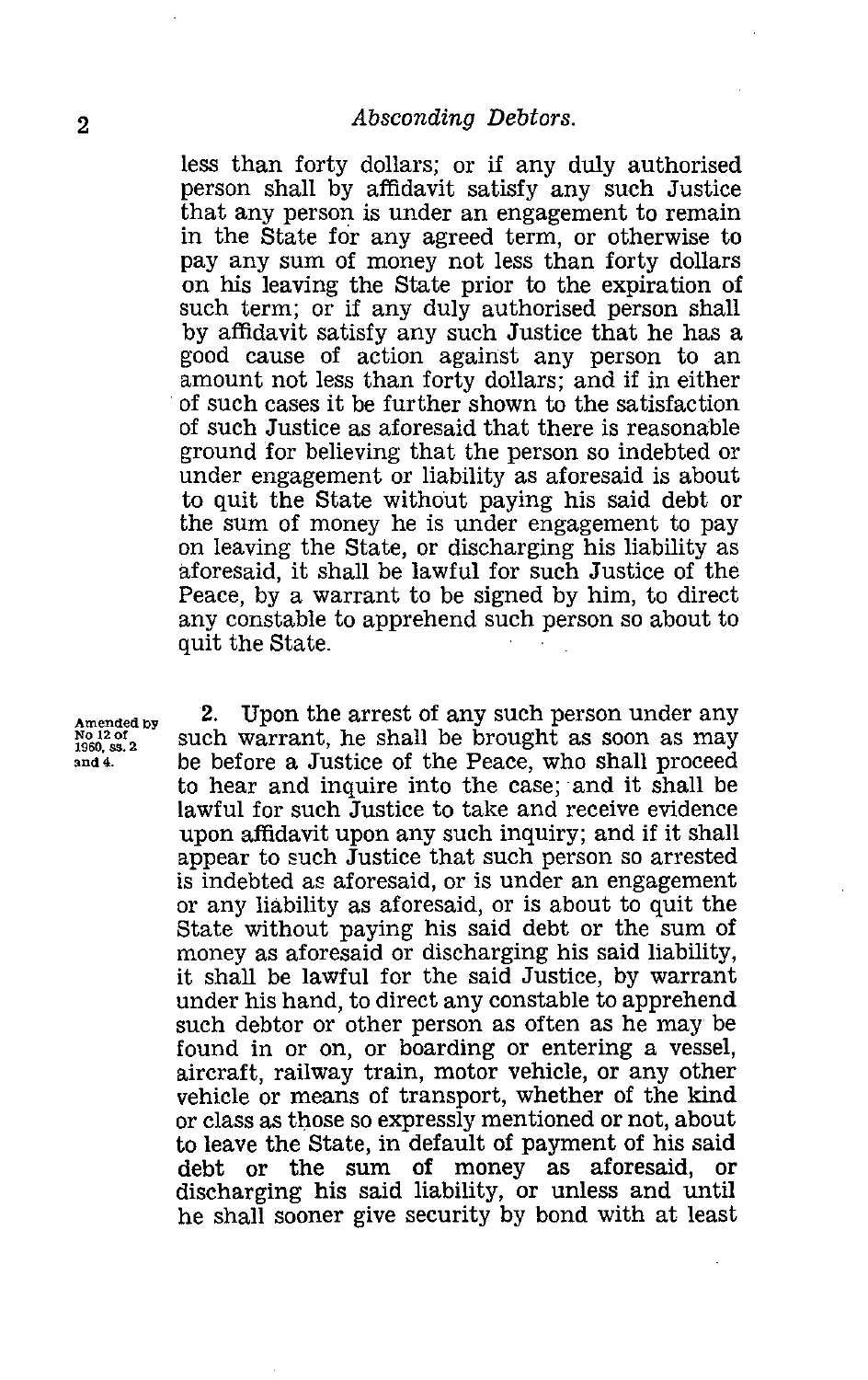*Absconding Debtors.*<br>
1993 The Section of the amount claimed,<br>
2014 The payment of any sum which<br>
2015 The payment of any sum which one sufficient surety for double the amount claimed, and conditioned for the payment of any sum which may be recovered against him in respect of the alleged debt or liability as aforesaid, or, in the case of a person under engagement as aforesaid, that he will not leave the State without first paying any sum of money which he may have contracted to pay on his leaving the State. Provided always, that any person arrested as lastly mentioned shall be forthwith brought from the vessel, aircraft, train or vehicle which he was in or on or was boarding or entering, and liberated.

3. All necessary and proper proceedings for the final determination or recovery of any claim or matter in respect of which any such lastmentioned warrant has issued as aforesaid, shall be taken and completed with reasonable diligence; in default whereof any person against whom any such warrant has issued may apply to any two Justices to quash the said warrant, and such Justices are hereby empowered, in case it shall appear to them that the said proceedings have not been taken or completed with such diligence as aforesaid, to quash the said warrant.

4. At any time after the expiration of three Amended by months from the issuing of any such lastmentioned  $\frac{N_{0.1201}}{1960.85}$ . warrant as aforesaid, it shall be lawful for the person against whom such warrant has issued to apply to the Chief Justice to quash the same, and thereupon it shall be lawful for the Chief Justice, on being satisfied that such person has no means wherewith to pay the debt or debts in respect of which any such warrant has issued to quash the said warrant, and also any other warrant that may have been issued against such person, pursuant to the provisions of this Act, upon such terms and conditions as to him may seem fit; and after any such warrant or warrants have been quashed by the Chief Justice under the provisions of this section, no fresh warrant shall issue against such person under the provisions of this Act for a period of six months.